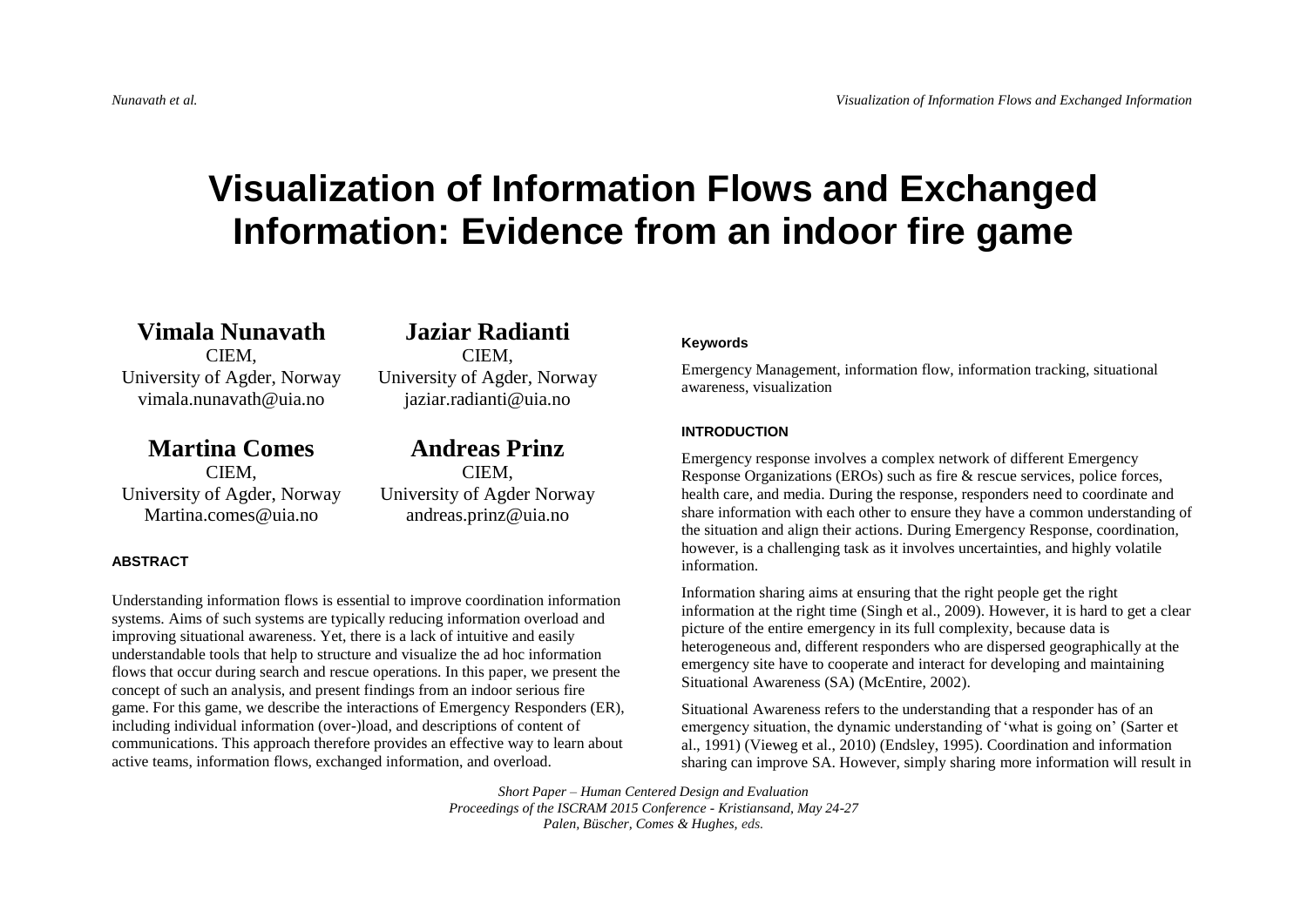information overload and poor coordination among teams (Reddy et al., 2009). Sharing the right information to ensure that appropriate actions can be taken is therefore key to good emergency management(Yang et al., 2009).

To understand the information flows and communication barriers among different responders and teams, augmented reality games are excellent instruments. Particularly for emergencies, when errors result in harmful consequences, and only very mature systems can be tested in reality, experiments are vital to help researchers and practitioners to better understand the communication and collaboration patterns emerging within and across emergency response teams (Kurapati et al., 2013). In this paper, we report the lessons from a search and rescue game experiment. The game was designed to enable a research team to track information flows, communication barriers, information overload, SA, and information exchange.

We present a network visualization analysis to reconstruct information exchange, SA, and collaboration among teams during the game. The visualizations were designed only after the game, and not for real-time error identification and learning. The method used for information tracking in a game context and the visualization can be considered as the main contributions of this paper. The purpose of network visualization in this paper is to make the EROs learn by highlighting specific aspects of the response behavior: active ERs, redundancies, SA, and information load. We envision that such information can be used in trainings and exercises improve the behavior of teams and individuals by targeted design and tracking of individual performance.

This paper begins with the description of the developed emergency scenario, which was used to collect the data. The paper then explains the research method, which includes benchmarks of expected communication patterns and technologies in the experimental design. The conclusion part summarizes the lessons learned from this research and discusses directions for future research.

# **EMERGENCY SCENARIO**

The game designed was based on an indoor fire to investigate and learn the behavior of information tracking, flow, and communication to gain SA during

emergency response. The emergency scenario was developed by a research team consists of 7 members. The developed scenario was with noisy environment including real fire alarms, smoky corridors, and technological communication tool.

In the scenario development process, three main requirements are taken into account: complexity (the scenario must be complicated enough to involve multiple teams); concreteness (the scenario must include sufficient details to allow the participants to identify the relevant actors); and realism (the scenario must be realistic) (Eide et al., 2013). The developed scenario was about search and rescue operation. The developed scenario is as follows:

Fire accident happens in the third floor in A 'block building of the university. The building consists of many students (who might be normal, disabled, and sick), books, labs and storage rooms. Several students have observed smoke, flames, and loud noise in the university building. Some of the witnesses also report fire escalation.

Due to the fire, the emergency site has become chaotic and many people in the building are wounded and traumatized. The number of people within the building is unknown. But, the people who are running out of the building were giving information about the seen victims. In addition to the textual descriptions, participants will be further supplemented with a map of the floor layout in the building where the incident occurred to get an idea of the view of the floor.

# **METHOD**

The experimental game was designed according to workflows and processes elicited from fire fighter experts. For that the research team conducted a face to face interview with the three different levels of Grimstad fire department officials, two weeks before the game implementation to gain knowledge about their organizational structure and handling procedures during emergency response. Prior to the interview, the research teams were given with two documents i.e., one is about organizing fire departments in Norway (Beredskap, 2003) and another one is about firefighters operations in smoke filled or hazardous areas (Beredskap., 2003).These two documents helped the research team to get an idea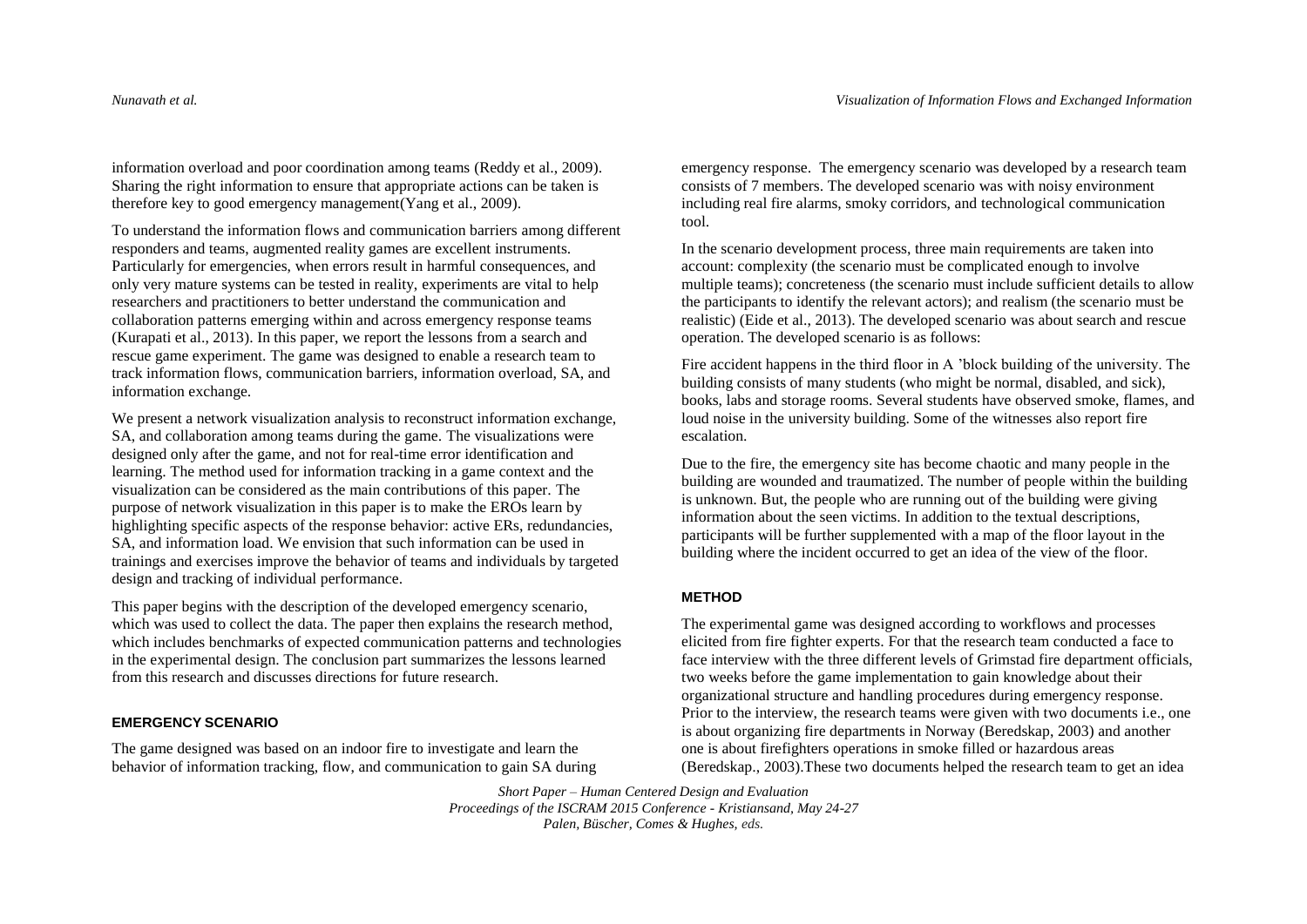of fire handling. The interview was audio recorded for later analysis and also a note was taken. The audio-recordings were carefully analyzed after the interview to ensure that all the details revealed during the interviews were taken into consideration for the scenario development.

Based on the interview, some details of our reference organization were incorporated in the emergency scenario development of the game. This game was performed with 23 voluntary student participants who are given with smartphones with Zello software app in it and 6 observers. This Zello software was used for communication and information sharing among students who have acted as ERs during game. After the game, voice communication data is used for analysis. A cluster analysis was conducted by comparing the teams' participation in the emergency scenario to establish a consistent categorization. The goal of a cluster analysis it to establish a classification of different units (here: teams and information) into groups, based on their similarities on some variables.

To examine the information being exchanged between teams, an analysis of the recorded voice was conducted, systematically sorting out both the information that the different teams would need from and provide to CM(Eide et al., 2013; Lewis-Beck et al., 2003). The visualization program Gephi was used to analyze and to visualize the pattern of information exchange, communication barriers and information flow among teams for SA. Gephi is open source software for graph and network analysis. It is used to work with complex and large data sets to produce valuable visual results (Gephi). So, the visualization tools are feasible to visualize any kind of large data sets.

### **Planned Communication during game**

The total game is conducted for 30 minutes. In this game, out of 23 participants, 10 acted as rescuers, and 1 as Medical Care Unit (MCU), and rest 12 as victims. Rescuers are divided in to 3 teams and each team consists of 3 participants: one as Smoke Leaders ((SLs), and other as Smoke Divers (SDs). 1 as Crew Manager [(i.e., On-Scene-Commander)] (CM). Figure 1 shows the planned communication during game. The organization of the team is as follows: Team 1consists of SL1, SD2, SD3, Team 2consists of SL2, SD5, SD6, and Team 3consists of SL3, SD8,

and SD9. All these rescuers are given with smartphones with Zello software. During the game, participants who acted as SDs are supposed to do search and rescue operation to save victims. If SDs spot any victims who are unconscious, critically wounded, then they are supposed to take the victims to either to a safe area or entrusted to MCU by reporting their health condition. When one of the teams spot victims, SDs are supposed to inform to SL and from SL to CM to observe information flows and exchanged information. But, when SDs need information about emergency, SL will provide and CM will provide to SL.

In this game, the research team did not use ordinary walkie-talkie for the communication as it do not have the feature of storing the history of the communication and also communicated data. So, Zello walkie-talkie software application is used to collect data during the game (Zellowalkie-talkieapp). In this app, 7 channels were created for communication (see Figure 1).



**Figure 1. Zello Communication plan**

### **RESULTS**

After the game, we retrieved all data from Zello history. To analyze the data, first, the history of voice recordings were carefully examined to ensure that all the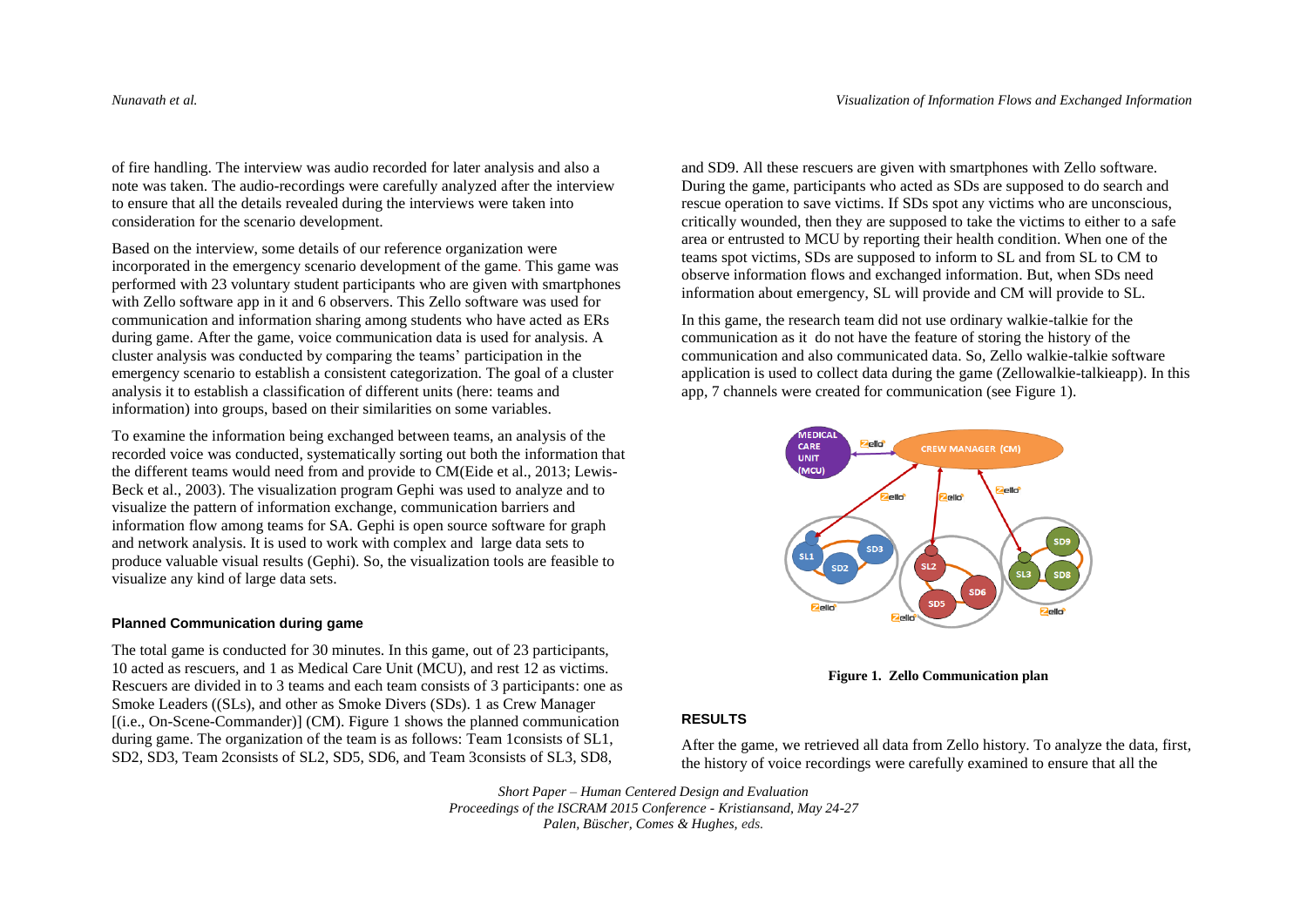communication done during the game was documented in a excel sheet. The analyzed data was separated into 4 columns in excel sheet. The data which is listed in column 1 of the excel sheet is about from whom the information flow was triggered. Second column is for who has received that information. Third column is what they have communicated and 4rth column is for information categories (see table 1). The data which is exchanged during the game divided into 11 categories to simplify the exchanged data, which is documented in Table 1.

| Category                | Description                                                                 |
|-------------------------|-----------------------------------------------------------------------------|
| Order                   | Order is given by CM to teams to perform some<br>actions. Eg., check stairs |
| <b>Barrier</b>          | Tried to call, but no communication occurred                                |
| Request_for_information | SLs requesting CM for additional information<br>and SDs requesting SLs.     |
| Report                  | SLs Reporting to CM and SDs reporting to SLs<br>about no.of victims saved.  |
| Checking_teams_location | SLs and CM check their team's location                                      |
| Call within team        | Communication done within the team                                          |
| Asking help             | Asking extra resources                                                      |
| Confirmation            | Confirm that they received the orders                                       |
| Request_for_equipment   | Request for extra equipment                                                 |
| Taking_victim           | Take the victim to MCU                                                      |
| Call Within team        | Group call established within the team and<br>communicated                  |

#### **Table 1. Information categories**

### **Information flow and tracking**

Visual data presentation is a useful means for communicating the activities which are being occurred during the game. Figure 2 illustrates the exchanged information and information flow network clearly and efficiently and its complexity by representing information categories and rescuers as nodes (circles) in the network. The visualization, in this paper is done after the game.

In the network, each node represents a rescuer and an information category. These are colored according to their group for clearly distinguishing among different groups. A line connecting two or several nodes represents an information flow path within team or with CM represented by the nodes. The number of thickest lines each rescuer has with other rescuers in the figure makes clear that how the communication is done with each other, the way information is flown, and the information which is exchanged among and within teams.

In the below Figure 2, there is both one and two way communication is done and it is easier to follow the information flow and information categories. CM mostly had communication with Team 1 and having lot of information load. But, CM also made contact with MCU, SL2 and SL3. The most information categories that are communicated by CM were Request\_for\_information, Report, Order, and Confirmation. When it comes to Team 1, the information exchange is done mostly about Report, and Checking\_teams\_location. The information that is flown within Team 2 was Report and Checking\_teams\_location. In team 3, the information is about Report, Request for information, and Taking victim.

However, based on this visualization it is evident that teams had a better overview of the situation. In a nutshell, the analyzed data indicates that the most active persons in the game were CM, SL1and Team 1. Other teams and MCU typically have either a much smaller role or facing barriers in the game. By looking at the thickness of the connections between teams, CM, and MCU, it is easy to understand the most occurred communication, information load and information exchange was between CM and Team 1.

The visualized data confirms that there is a significant difference of situational awareness between different teams which is showing that information has an effect. Team 1 has a good overview of the situation as they are most of the time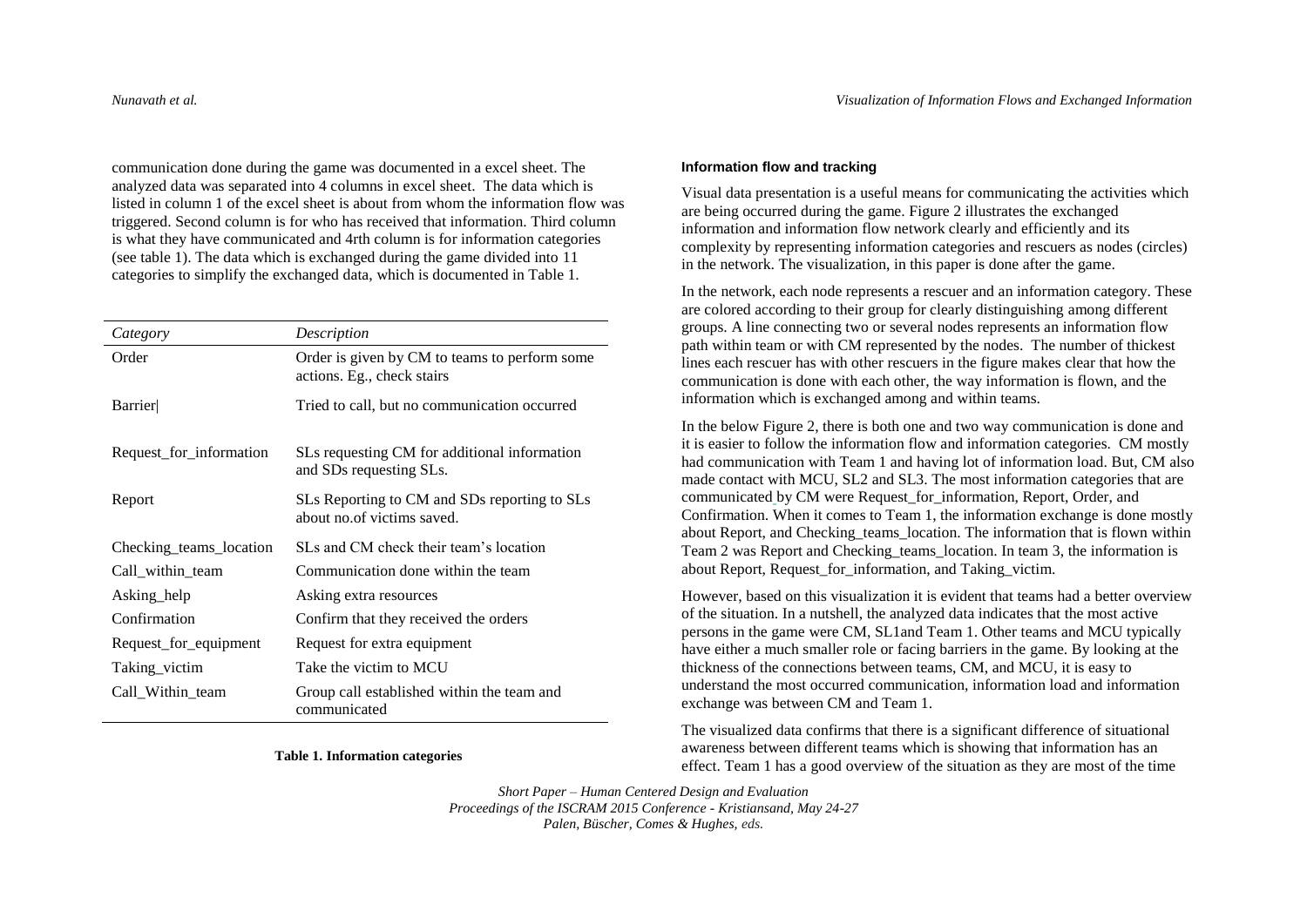communication with CM and sharing information. The way in which information is visualized can make the CM to order teams to identify about imminent danger.

Teams during the indoor game have a lot of data and activities to be performed. In Figure 3, we have shown the measured data on how much each team has flown the information and Communication Barrier (CB). It is evident in the figure 3 that Team 1 has done more than 53% information flow and faced 47% communication barrier. Here, communication Barrier might be because of the poor internet connection or not active during the game. Team 2 has only 20% of the information flow and rest faced communication barrier. When it comes to Team 3, 30%of the information is flown and rest 70% might be faced CB or not active. Based on the information flow, we can observe that CM had lot of information overload than other responders.

As mentioned earlier, the exchanged information is divided into 11 categories. In Figure 4, we can observe which responder has shared which information to whom. During the search and rescue operation, SL1 called to his teammates 8 times, reported 31 times, equipment request made 3, requested for additional information 5, and confirmed 5times. When it comes to SL2, he had only 4 times barrier, made 3 times call, reported 1 time. SL3, called within team, reported 6 times. Smoke Diver SD2, had 12 times barrier, reported 14 times. SD3 had 11 times barrier, 3 times checked for his other team members' location, and reported 1 time. CM has shared information about confirmation, asking help, reported 3 times ordered 7 times, request for information for 9 times and had barriers for 13 times. MCU had 10 times barrier, 3 times report, and 1time request for information. SD5 and SD6 are not at all active. SD8 and SD9 had 8 times barrier and reported 2 times, taking victim 1 time and report information 2 times.

### **DISCUSSION AND CONCLUSION**

In this paper, we have investigated and analyzed the data which was collected through an emergency serious indoor fire game that has conducted to learn about the behaviors of information flow, communication barriers and information exchange. The experimental game was designed according to workflows and processes elicited from fire fighter experts. However, the game was conducted



**Figure 2. Information communication and tracking Network**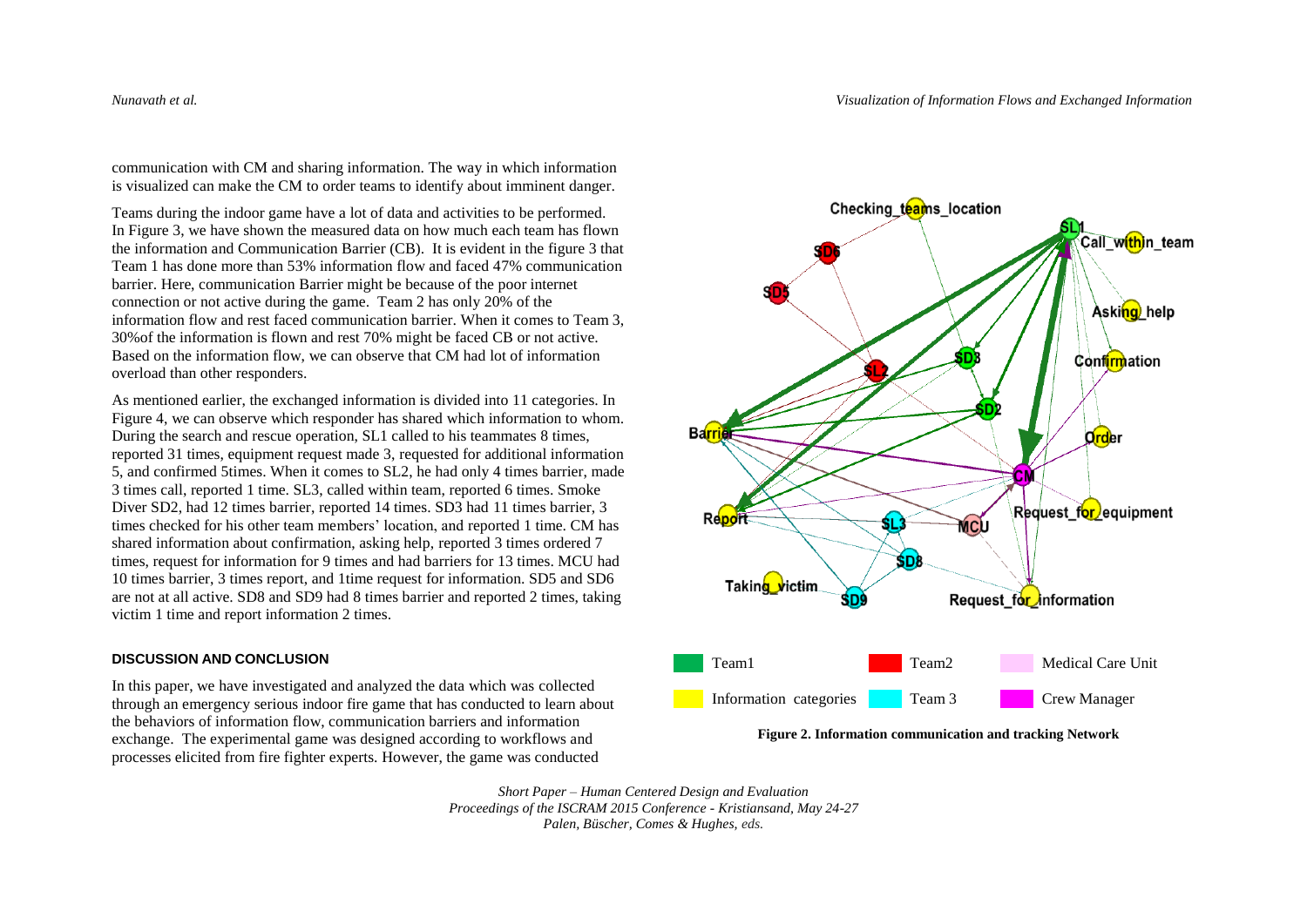

### **Figure 3. Overview of information flow and communication barrier among teams**

with students, and therefore some additional instructions and training were given prior to the experiment. Intervention during the game was kept to a minimum of observations and recordings of workflows and communications only, analyses and surveys were only conducted after the game. Figure 2 shows the instances of team communication, information flow and tracking network. These instances took place when teams were reacting to an emergency and responding to the requests, rather than just communication. When the information flow is centralized, the information load is high on CM. CM has to deal with different kind of information.



#### **Figure 4: Overview of exchanged information with other responders**

But, when the information is centralized, coordination can be improved (Brugghemans Bert 2013). Moreover, we can also observe in the figure 3 about the active teams during the game, how many times the flow of information are done and how many times communication barrier with other teams have occurred. One team has better communication and information exchange, but other doesn't. The reason for this might be either lack of understanding of the communication plan (which is briefed) or poor software connection. The overview of the exchanged information for SA among teams can be observed. The present study provides a framework for understanding of the behavior of information flow that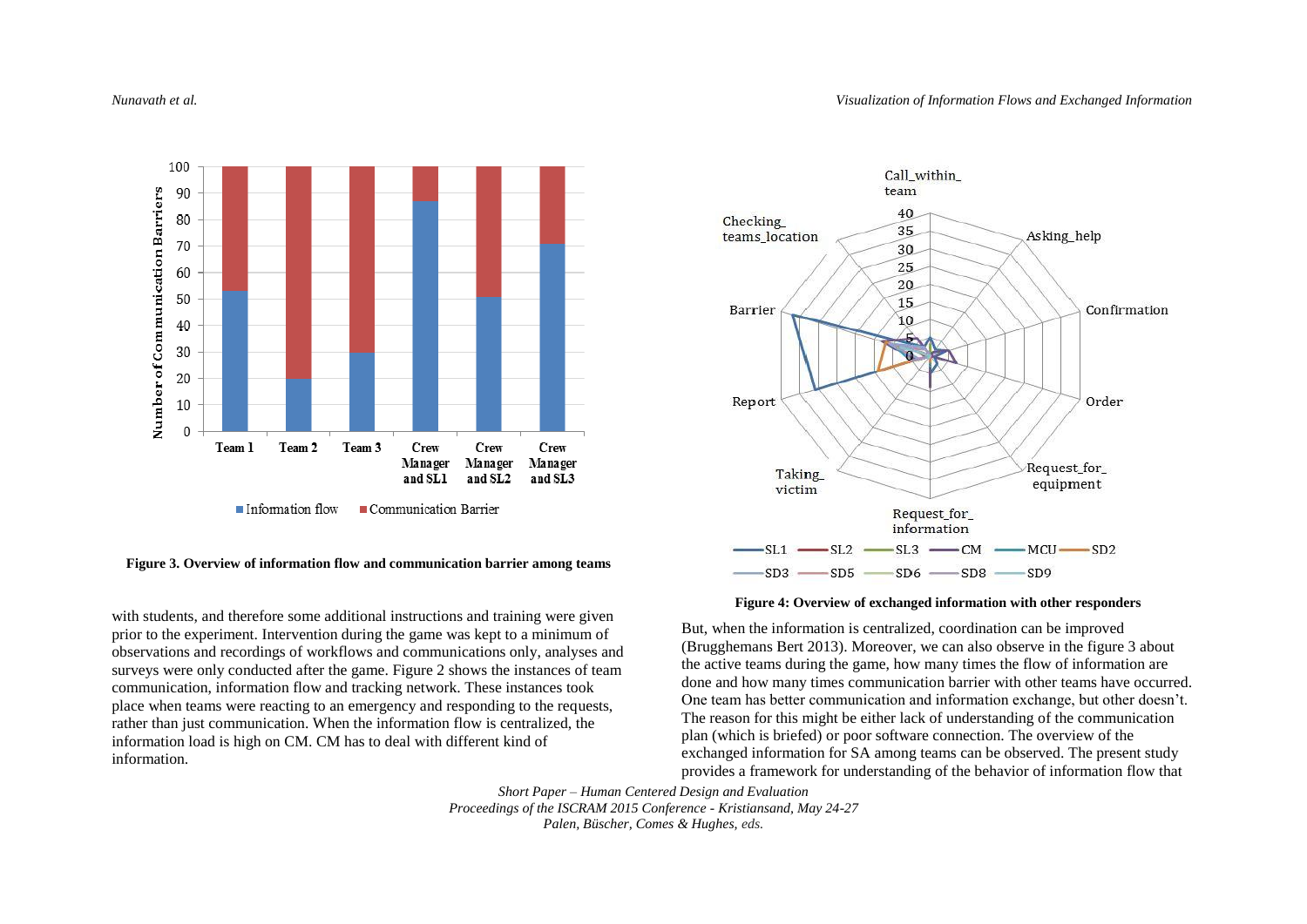is being done and tracking of the information that is being exchanged during an emergency situation by different visualization techniques. Visualization is a good way of communicating the data in an efficient way to create a mental picture by looking at the figures. The use of serious games is useful as it helps researchers to learn about the patterns of the information flow and exchange.

When information flow and exchanged information is visualized, we envision that EROs get an idea of lot of things i.e., participants those who are active during the game, where and when went wrong, what information is being used to get SA and so on. The results presented in this paper are based on the small dataset. But in real emergency situations, large datasets are observed and communicated. To visualize large sets of emergency data after any emergency, advanced techniques or tools are needed to sort the data for visualization which authors did not go through it. Developing software or algorithms for sorting large datasets and evaluation of the visualized networks with real EROs is considered as future work.

### **ACKNOWLEDGMENTS**

We would like to owe our gratitude to the Grimstad fire station officials for providing relevant information for the development of the scenario, and to the students that took part in the game. Finally, we thank the observers who provided their valuable suggestions after the game.

### **REFERENCES**

- 1. Beredskap, D. f. s. o. (2003). Veiledning til forskrift om organisering og dimensjonering av brannvesen.
- 2. Beredskap., D. f. s. (2003). Veiledning om røyk og kjemikaliedykking.
- 3. Brugghemans Bert , M. K., Van de Walle Bartel. (2013). Impact of the distribution and enrichment of information on the management and coordination of a human-made fast-burning crisis *10th International ISCRAM Conference*.
- 4. Eide, A. W., Haugstveit, I. M., Halvorsrud, R., & Borén, M. (2013). *Interorganizational Collaboration Structures during Emergency Response: A Case Study.* Paper presented at the Proceedings of the 10th International ISCRAM Conference. Baden-Baden, Germany.
- 5. Endsley, M. R. (1995). Measurement of situation awareness in dynamic systems. *Human Factors: The Journal of the Human Factors and Ergonomics Society, 37*(1), 65-84.
- 6. Gephi. Gephi is available at [http://gephi.org.](http://gephi.org/)
- 7. Kurapati, S., Kolfschoten, G., Verbraeck, A., Corsi, T. M., & Brazier, F. (2013). Exploring Shared Situational Awareness in Supply Chain Disruptions.
- 8. Lewis-Beck, M. S., Bryman, A. E., & Liao, T. F. F. (2003). *The Sage encyclopedia of social science research methods*: Sage Publications.
- 9. McEntire, D. A. (2002). Coordinating multi-organisational responses to disaster: lessons from the March 28, 2000, Fort Worth tornado. *Disaster Prevention and Management, 11*(5), 369-379.
- 10. Reddy, M. C., Paul, S. A., Abraham, J., McNeese, M., DeFlitch, C., & Yen, J. (2009). Challenges to effective crisis management: using information and communication technologies to coordinate emergency medical services and emergency department teams. *International journal of medical informatics, 78*(4), 259-269.
- 11. Sarter, N. B., & Woods, D. D. (1991). Situation awareness: A critical but illdefined phenomenon. *The International Journal of Aviation Psychology, 1*(1), 45-57.
- 12. Singh, P., Singh, P., Park, I., Lee, J., & Rao, H. R. (2009). Information sharing: a study of information attributes and their relative significance during catastrophic events. *Cyber-Security and Global Information Assurance: Threat Analysis and Response Solutions, IGI Publishers*.